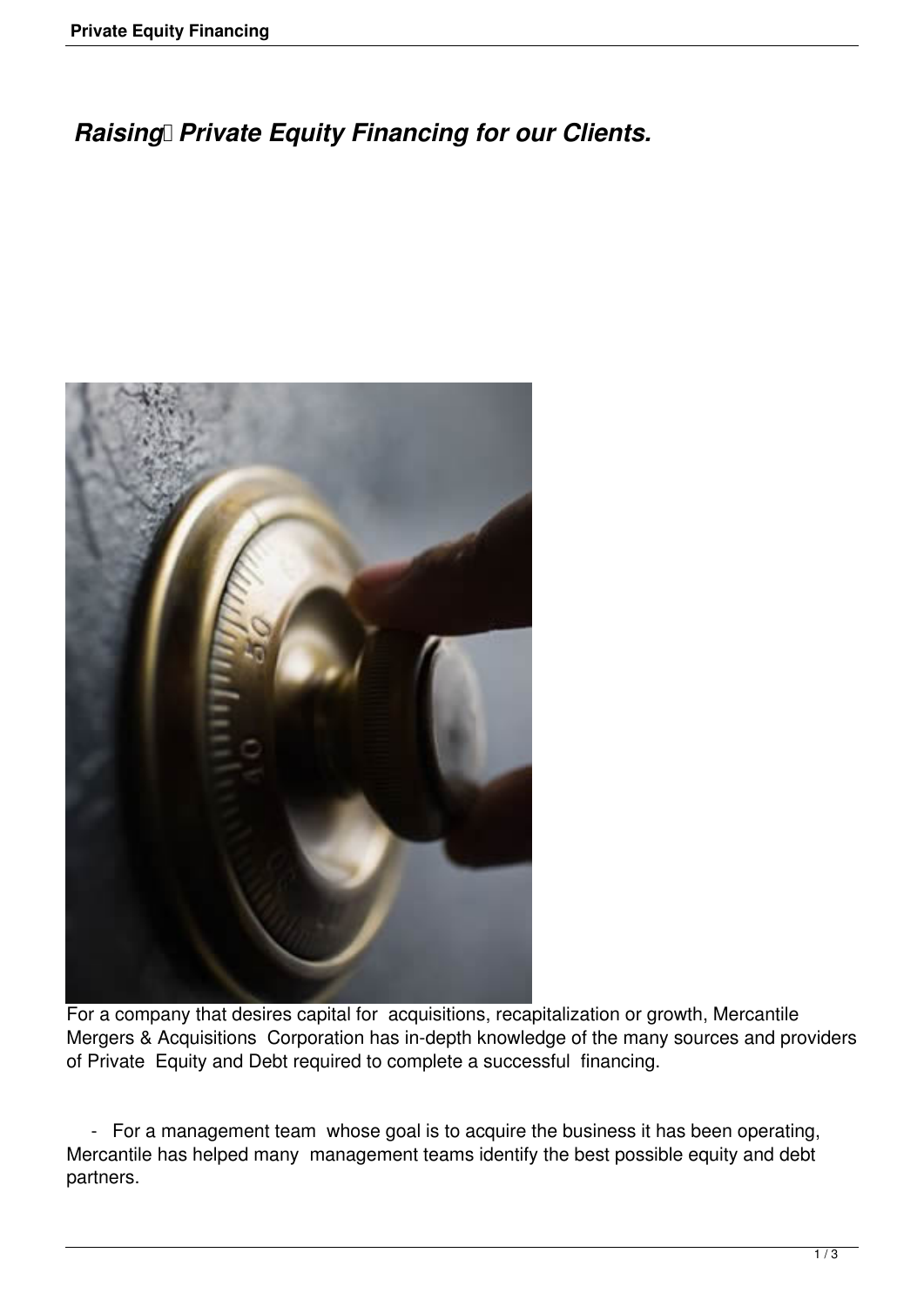- Many investments require capital from the Private Equity community. There are over 1000 active Private Equity firms in Canada and the United States. 3,000 active Private Equity firms in

Mercantile Mergers & Acquisitions Corporation commits senior level attention throughout the capital raising process and strives to minimize the time requirement of management which allows for their continued focus on running the business. Numerous factors, including timing, positioning, strategy and execution, will drive the ultimate success of the process, which is why Mercantile Mergers & Acquisitions Corporation tailors each process to suit the shareholders and management. Generally, our processes include three stages:

## **Planning Phase**

- Complete Business Due Diligence
- Perform Comprehensive Valuation
- Perform Review of Financing Alternatives
- Review Objectives, Expectations and Timing
- Develop Marketing Strategy
- Prepare Marketing Materials
- Select and Prioritize Prospective Investors and Financiers

## **Execution Phase**

- Market the Company to Prospective Investors
- Field Calls and Questions from Prospective Investors
- Evaluate Interest from Prospective Investors
- Coordinate On-Site Meetings with Prospective Investors
- Facilitate Initial Due Diligence

## **Exclusivity Phase**

- Assist in Evaluation of Term Sheets and Financing Proposals
- Negotiate Final Investment Proposals
- Facilitate Additional Due Diligence
- Negotiate and Execute Legal Documentation
- Close the Transaction